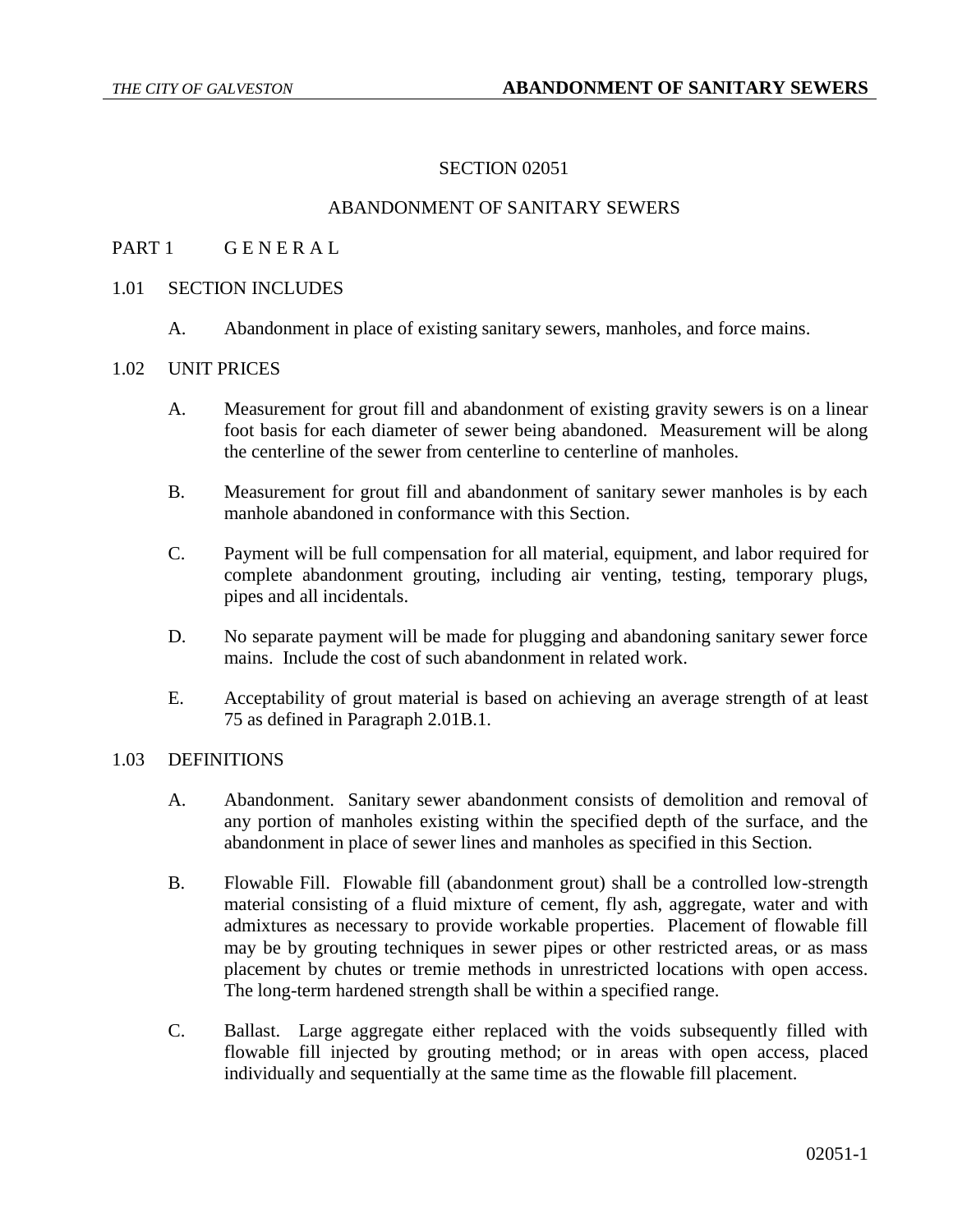D. Backgrouting. A secondary stage pressure grouting to ensure that voids have been filled within the abandoned sewer. Back grouting will only be required at critical locations indicated on the Drawings or if there is evidence of incomplete flowable fill placements.

## 1.04 SUBMITTALS

- A. Submittals shall conform to requirements of all sections and provisions of these specifications.
- B. Flowable fill mix design report:
	- 1. Flowable fill type and production method.
	- 2. Use of ballast. Provide percentage of ballast of the total placement and size limits for the ballast if fill is intended to be used with ballast.
	- 3. Aggregate gradation of fill. The aggregate gradation of the mix (excluding ballast) shall be used as a pilot curve for quality control during production.
	- 4. Fill mix constituents and proportions including materials by weight and volume, and air content but excluding ballast. Give types and amounts of admixtures including air entrainment or air generating compounds.
	- 5. Fill densities and viscosities, including wet density at the point of placement.
	- 6. Initial time of set.
	- 7. Bleeding and shrinkage.
	- 8. Compressive strength.
- C. Technical information for equipment and operational procedures including projected slurry injection rate, grout pressure, method of controlling grout pressure, bulkhead and vent design, and number of stages of grout application.
- D. Experience record for the proposed crew, showing a minimum of 5 similar projects using the proposed or similar equipment and methods.
- E. At least 60 days prior to commencing any abandonment activities, submit a plan for abandonment, describing the proposed grouting sequence, bypass pumping requirements and plugging, if any, and other information pertinent to completion of the work.

PART 2 PRODUCTS

2.01 FLOWABLE FILL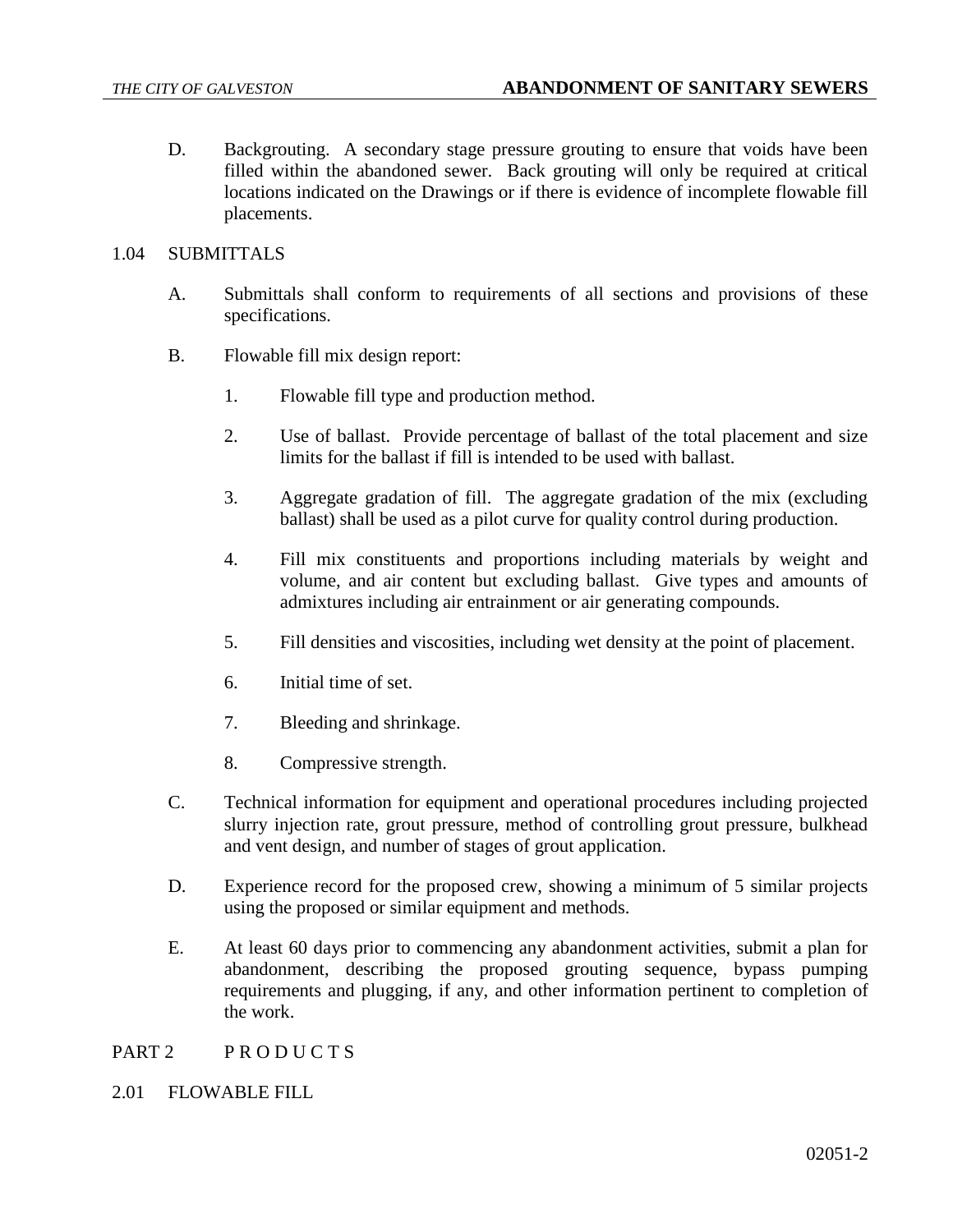- A. Design Mix Criteria. Provide design of one or more mixes to meet the design criteria and conditions for placement. Present the information required by Paragraph 1.05B in the mix design report including the following:
	- 1. Cement: ASTM C150 Type I or II. Volume and weight per cubic yard of fill. Provide minimum cement content of 100 pounds per cubic yard.
	- 2. Fly ash: ASTM C618 Class C or F. Volume and weight per cubic yard of fill. Provide minimum Fly ash content of 200 pounds per cubic yard.
	- 3. Potable water: Volume and weight per cubic yard of fill. Amount of water determined by mix design testing.
	- 4. Aggregate gradation: 100 percent passing the 3/8 inch sieve and not more than 10 percent passing the #200 sieve. The mix design report shall define a pilot gradation based on the following sieve sizes 3/8-inch, Nos. 4, 8, 16, 30, 50, 100 and 200. Do not deviate from the pilot gradation by more than  $+/-10$ percentage points for any sieve for the production material.
	- 5. Aggregate source material: Screened or crushed aggregate, pit or bank run fine gravels or sand, or crushed concrete. If crushed concrete is used, at least 30 percent of natural aggregate shall be added as necessary to provide workability.
	- 6. Admixtures: Use admixtures meeting ASTM C494 and ASTM C107 as needed to improve pumpability, to control time of set, and reduce bleeding.
	- 7. Fluidifier: Use a fluidifier meeting ASTM C397 as necessary to hold the solid constituents in suspension. Add a shrinkage compensator if necessary.
	- 8. Performance additive: Use a flowable fill performance additive, such as Darafill or approved equal, to control the fill properties.
- B. Flowable Fill Requirements
	- 1. Unconfined compressive strength: minimum 75 psi at 56 days as determined based on an average of three tests for the same placement. Present at least three acceptable strength tests for the proposed mix design in the mix design report.
	- 2. Placement characteristics: self-leveling.
	- 3. Shrinkage characteristics: non-shrink.
	- 4. Water bleeding for fill to be placed by grouting method in sewers: not to exceed 2 percent according to ASTM C940.
	- 5. Minimum wet density: 90 pounds per cubic foot.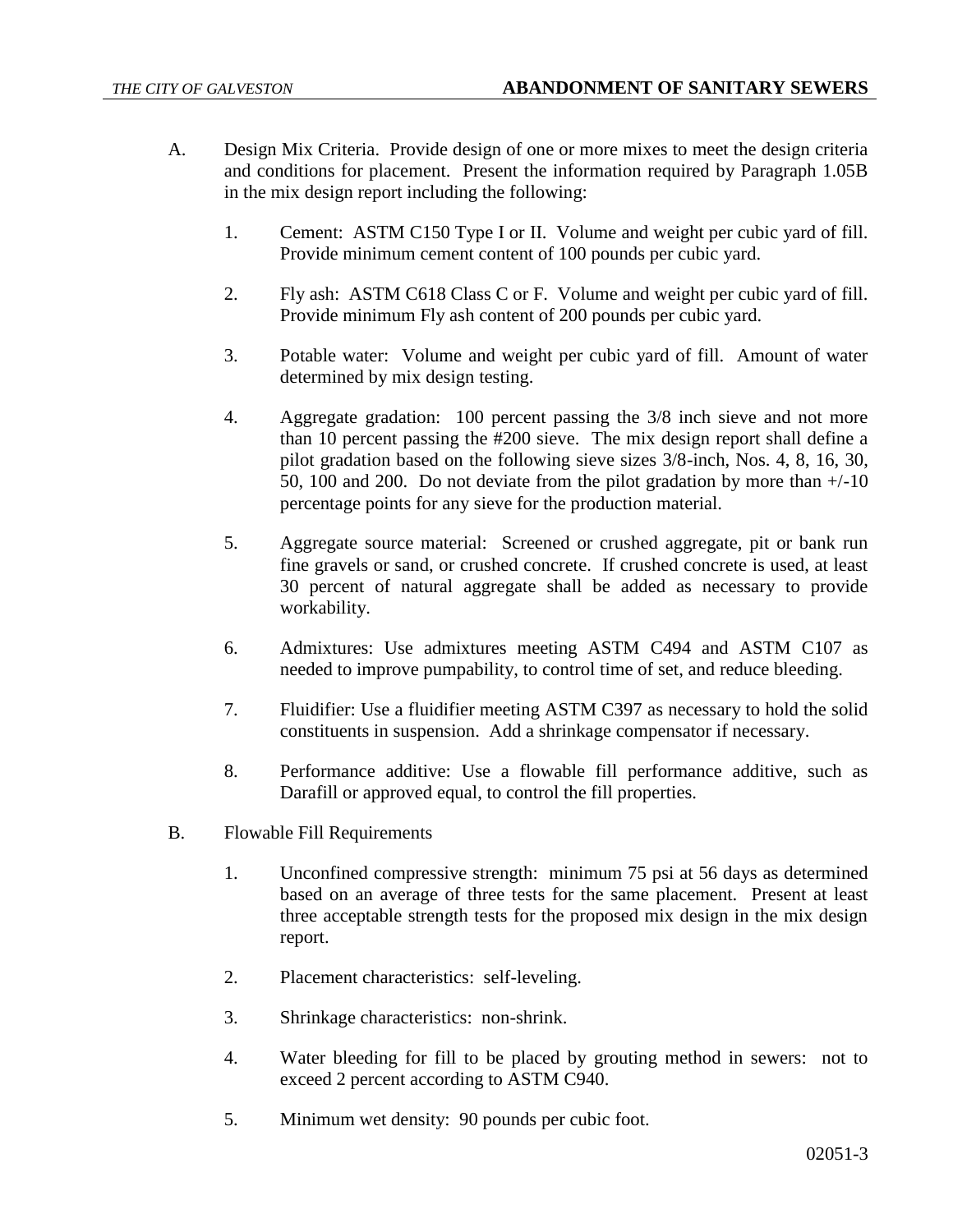## 2.02 BALLAST

- A. Ballast material: natural rock or concrete pieces with a minimum size equal to at least 10 times the maximum aggregate size of the flowable fill and a maximum size of 24 inches. The maximum dimension shall not be more than 20 percent of the minimum dimension of the space to be filled.
- B. Ballast composition: free of any regulated waste material.

### 2.03 PLUGS FOR FORCE MAINS

- A. Grout Plugs: Cement-based dry-pack grout conforming to ASTM C1107, Grade B or C.
- B. Manufactured Plug: Commercially available plug or cap specifically designed and manufactured to be used with the pipe being abandoned.

## PART 3 EXECUTION

#### 3.01 PREPARATION

- A. Have fill mix design reports and other submittals required by Paragraph 1.05 accepted by the Owner's Representative prior to start of placement. Notify the Owner's Representative at least 24 hours in advance of grouting with flowable fill.
- B. Select fill placement equipment and follow procedures with sufficient safety and care to avoid damage to existing underground utilities and structures. Operate equipment at a pressure that will not distort or imperil any portion of the work, new or existing.
- C. Clean sewer lines and video with closed circuit television to identify connections, locate obstructions, and assess the condition of the pipe. Locate previously unidentified connections, which have not been redirected and reconnected as a part of this project, and report them to the Owner's Representative. During placement of the fill, compensate for any irregularities in the sewer pipe, such as obstructions, open joints, or broken pipe to ensure no voids remain unfilled.
- D. Perform demolition work prior to starting fill placement. Clean placement areas of sewers and manholes of debris that may hinder fill placement. Remove excessive amounts of sludge and any other substances that may degrade performance of the fill. Do not leave sludge or other debris in place if filling more than 2 percent of the placement volume. Dispose of waste material in compliance with Section 01500 - Temporary Facilities and Controls.
- E. Remove free water prior to starting fill placement.

#### 3.02 EQUIPMENT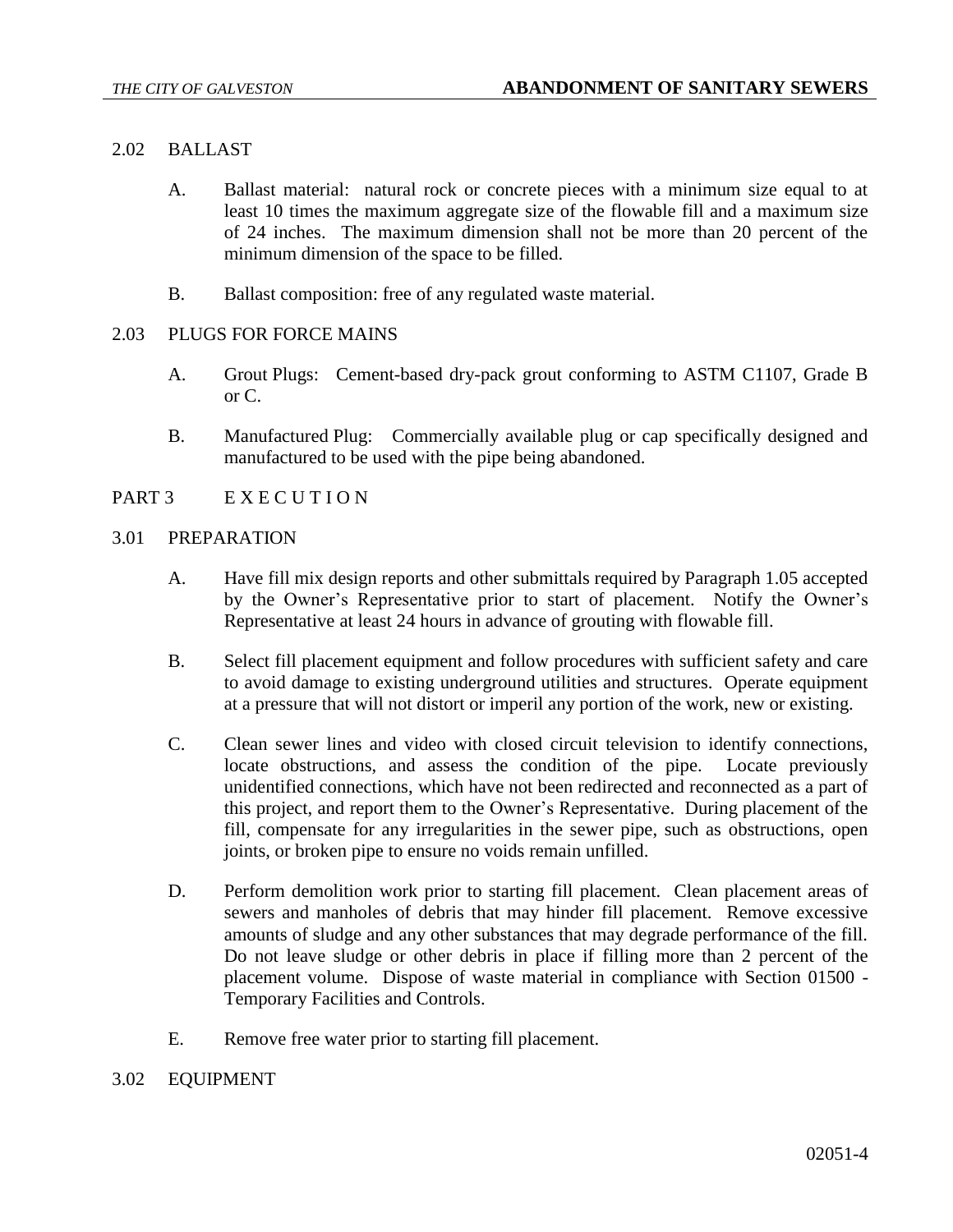- A. Mix flowable fill in an automated batch plant and deliver it to the site in ready-mix trucks. Performance additives may be added at the placement site if required by mix design.
- B. Use concrete or grout pumps capable of continuous delivery at the planned placement rate.

# 3.03 DEMOLITION OF ABANDONED SANITARY SEWER MANHOLES, PIPELINE STRUCTURES AND FORCE MAINS PRIOR TO ABANDONMENT

- A. Remove manhole frames and covers and any castings from other existing pipeline structures. Deliver these castings to the Owner's storage yard. Alternatively, salvaged castings may be used upon approval by the Owner's Representative for construction of new manholes on this project.
- B. Demolish and remove precast concrete adjustment rings and corner section, or brick and mortar corbel and chimney, or other pipeline structure, to a minimum depth of 4 feet below finished grade. The structure may be removed to a greater depth, but not deeper than 18 inches above the crown of the abandoned sewer.
- C. If the adjacent sewer lines are not to be filled, place temporary plugs in each line connecting to the manhole in preparation for filling the manhole.
- D. Excavate overburden from force mains to be abandoned at the locations indicated on the Drawings. Cut the existing force main, if necessary, to provide an end surface perpendicular to the axis of the pipe and suitable for the plug to be installed. Remove any force main piping material remaining outside of the segment to be abandoned.

## 3.04 INSTALLATION

- A. Abandon sewer lines by completely filling the sewer line with flowable fill. Abandon manholes and other structures by filling with flowable fill, together with ballast as applicable, within the depth of structures left in place.
- B. Place flowable fill to fill the volume between the manholes as completely as practicable. Continuously place flowable fill from manhole to manhole with no intermediate pour points, but not exceeding 500 feet in length.
- C. Have the filling operation performed by experienced crews with equipment to monitor density of the flowable fill and to control pressure.
- D. Temporarily plug sewer lines which are to remain in operation during pouring/pumping to keep the lines free of flowable fill.
- E. Pump flowable fill through bulkheads constructed for placement of two 2-inch PVC pipes or use other suitable construction methods to contain the flowable fill in the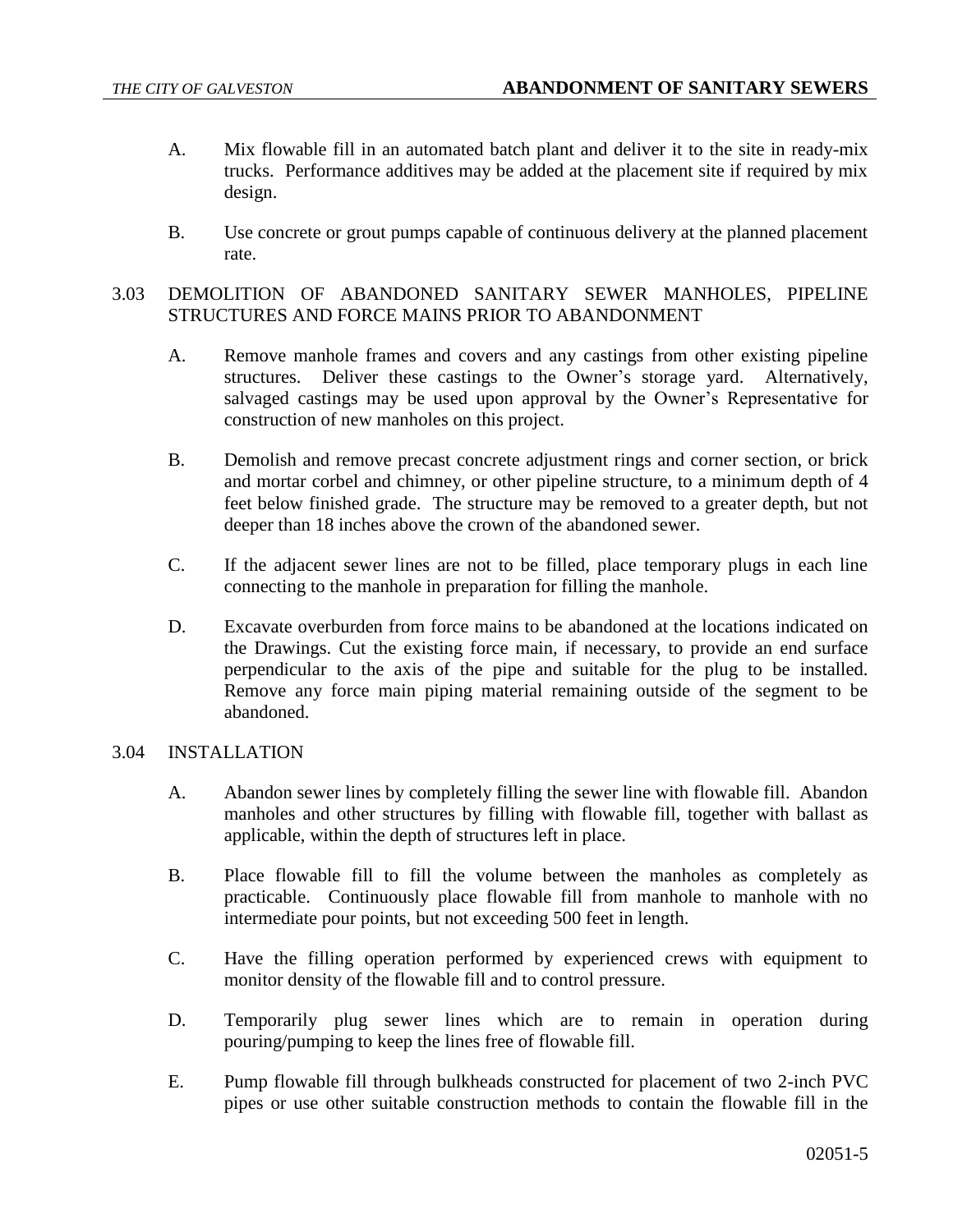lines to be abandoned. These pipes will act as injection points or vents for placement of flowable fill.

- F. Place flowable fill under pressure flow conditions into a properly vented open system until flowable fill emerges from the vent pipes. Pump flowable fill with sufficient pressure to overcome friction and to fill the sewer from the downstream end, to discharge at the upstream end.
- G. Inject flowable fill through replaced ballast using grouting equipment and a series of grout pipes discharging at the bottom of the placement, allowing the fill to rise through the ballast effectively filling all voids. Alternatively, sequentially place individual pieces of ballast at the same time as flowable fill is placed. Do not fill with ballast more than 50 percent of the volume at any level to prevent nesting and void formation.
- H. Remediate placement of flowable fill which does not fill voids in a sewer, in manhole or other structures, or where voids develop due to excessive shrinkage or bleeding of the fill by using pressure grouting either from inside the sewer or from the surface.
- I. Plug each end of force mains being abandoned.
- J. Force main abandonment
	- 1. Clean the inside surface of force mains at least 12 inches from the ends, as necessary, to achieve a firm bond and seal the grout plug or manufactured plug to the pipe surface. Similarly, clean and prepare the exterior pipe surface if a manufactured cap is to be used.
	- 2. When using a grout plug, place a temporary plug or bulkhead approximately 12 inches inside the pipe. Fill the pipe end completely with dry-pack grout mixture.
	- 3. When using a manufactured plug or cap, install the fitting, as recommended by the manufacturer's instructions, to form a watertight seal.
- K. Backfill to the surface, above the pipe or structures left in place, with flowable fill in restricted areas, compacted bank run sand in unrestricted areas to be paved or select fill in unrestricted areas outside of pavement. Place and compact backfill, other than flowable fill, in compliance with these specifications.
- L. Collect and dispose of excess flowable fill material and other debris in accordance with all sections of these specifications.

## 3.05 FIELD QUALITY CONTROL